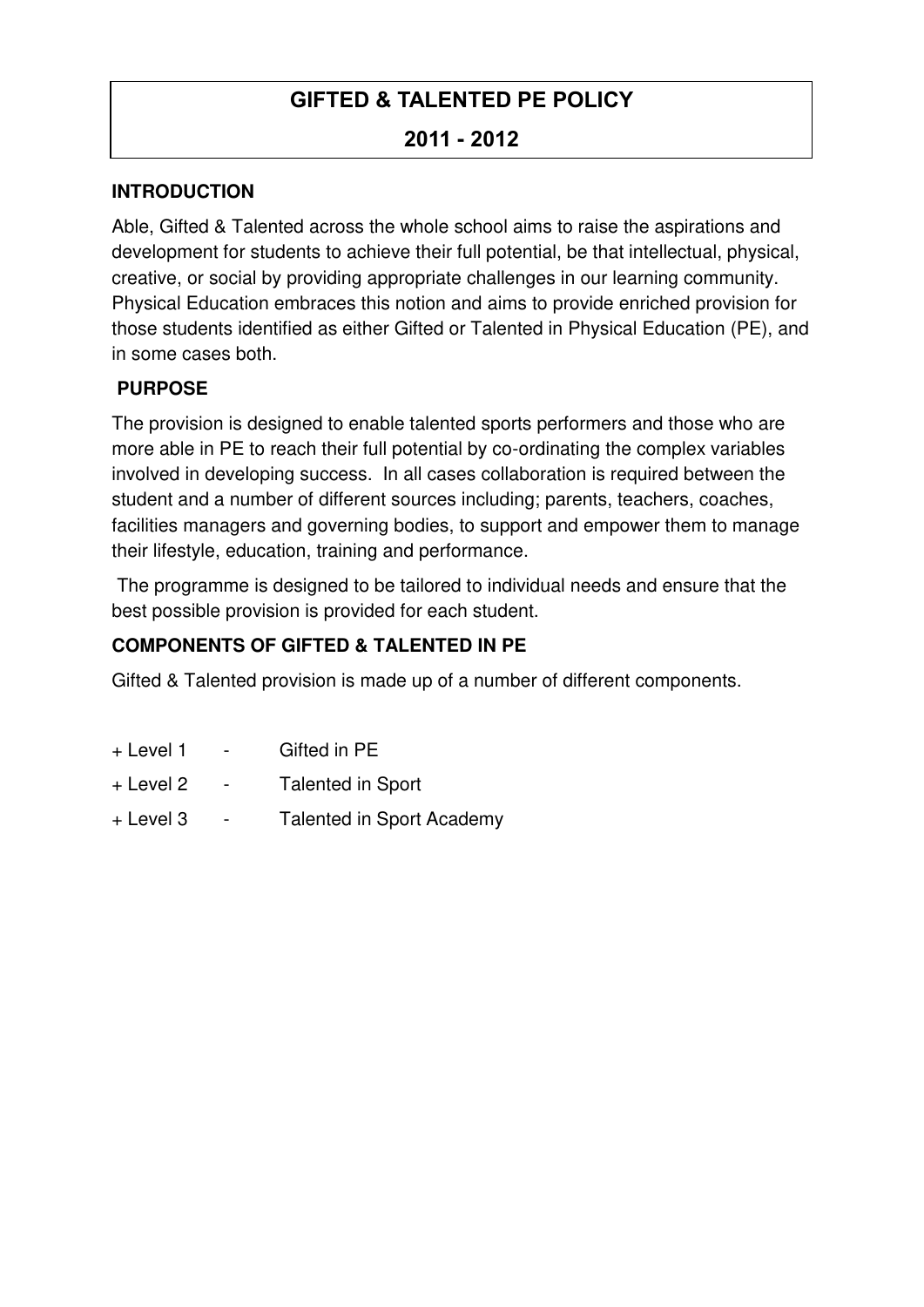## **EXPLANATION OF COMPONENTS IN GIFTED & TALENTED IN PE**

## **LEVEL 1 – GIFTED IN PE**

Students demonstrating prowess to a high level in 3 or more of the following capabilities (Teacher nomination)



 **GIFTED IN PE**

**Students will be placed on the Gifted & Talented register at Level 1.**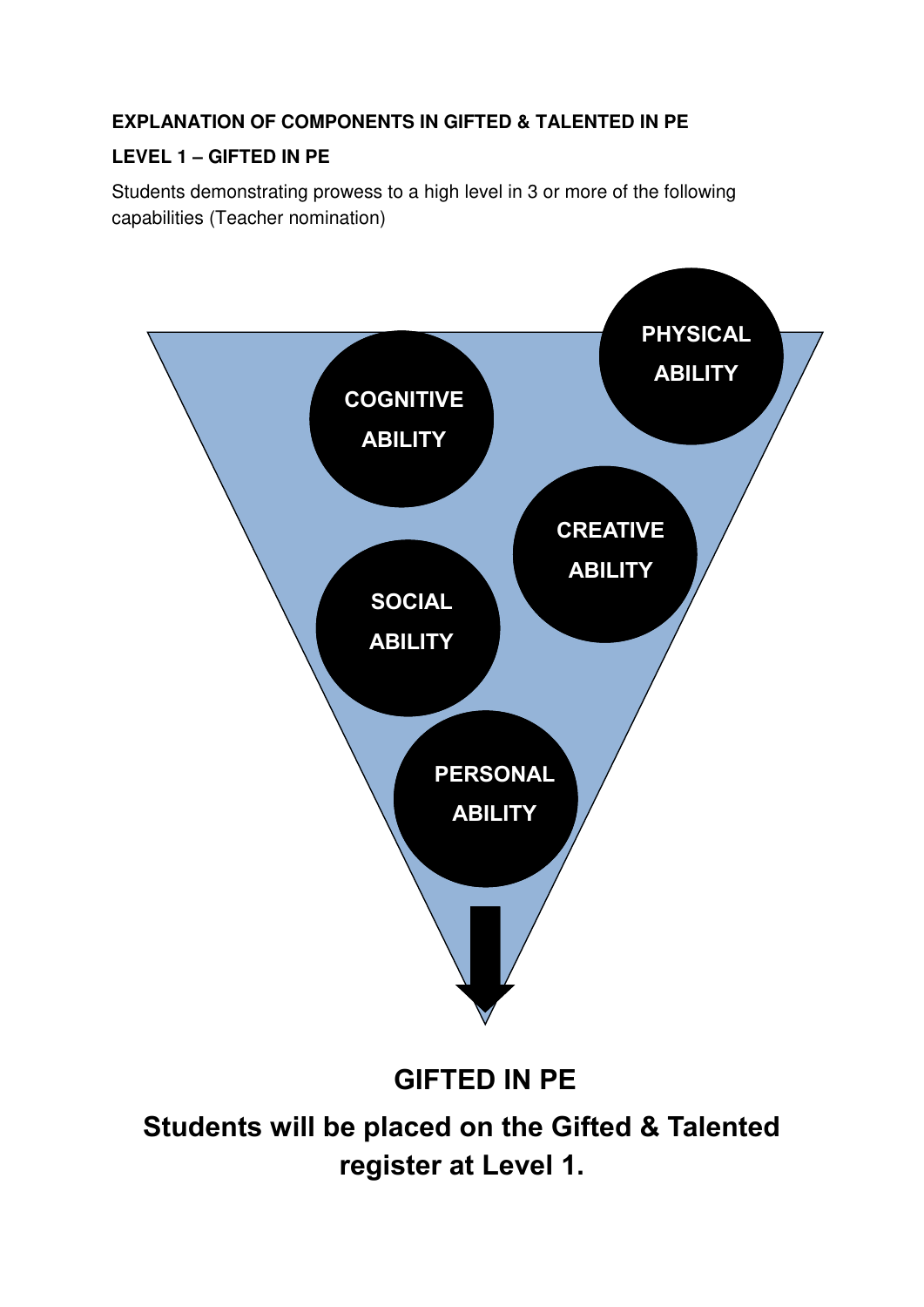## **THE 5 CAPABILITIES – DEFINED**



- **Physical** The physical skills needed for success in a sport
- **Cognitive** (thinking) Making the right decisions/tactics at the right time in pressure situations in sport
- **Social** Able to communicate with confidence, lead and build relationships
- **Creative** Being able to perform creatively with new solutions in a match or performance
- **Personal** Desire to win, thriving on pressure being disciplined and motivated towards achieving the highest sporting performance possible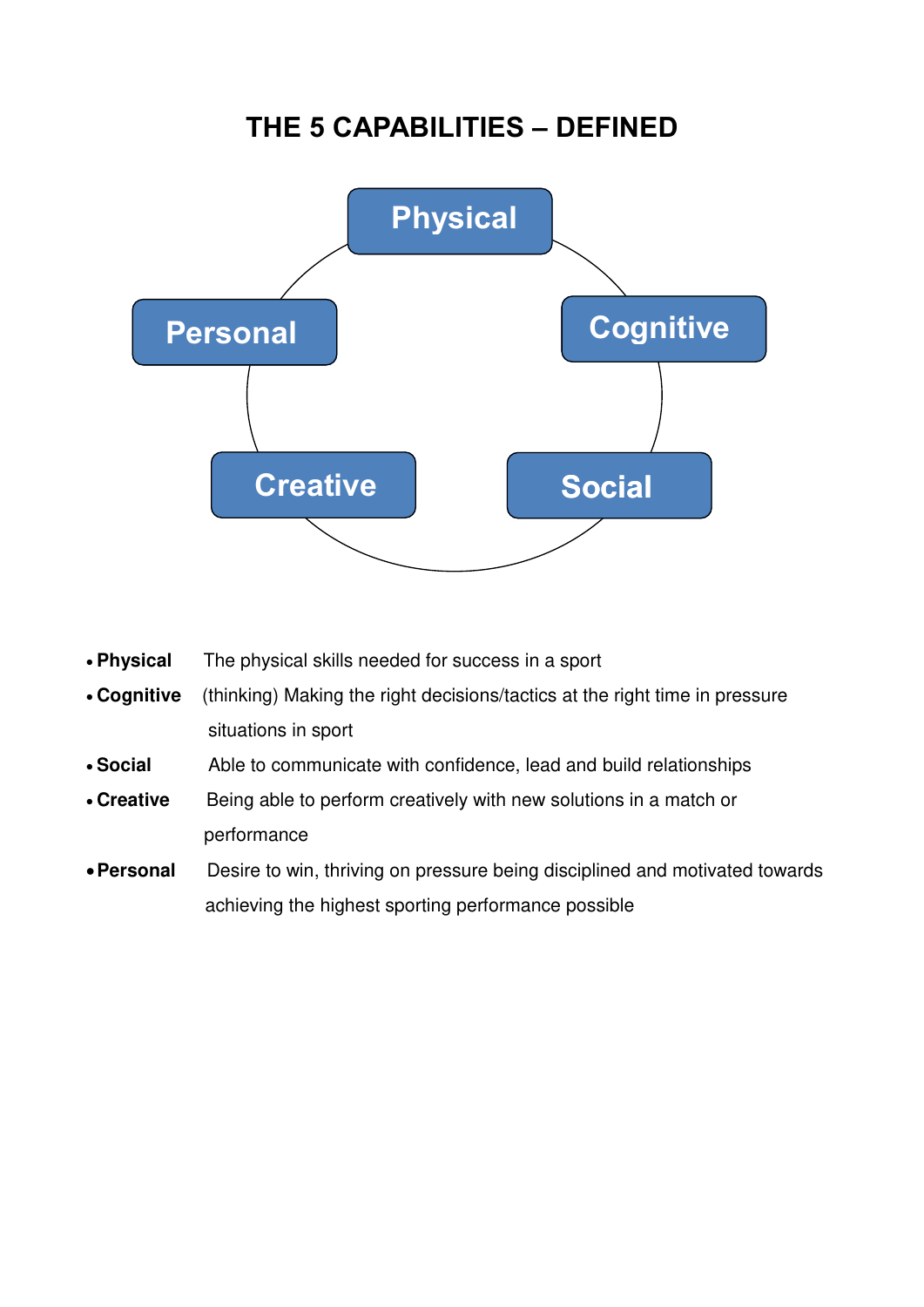# **TEACHER ASSESSMENT OF 5 CAPABILITIES**

#### **Physical**

- Explores and develops skills demonstrating control, fluency and quality in a range of activities
- Demonstrates a range of skills in different compositional and tactical situations.
- Demonstrates good peripheral vision and use this in a range of situations across activities
- Shows precision when executing movement skills with high levels of co-ordination and balance

#### **Social**

- Demonstrates the ability to take the lead when working with others
- Communicates clearly to others when describing their performances showing an understanding of tactics/strategies and compositional ideas
- Demonstrates the ability to make good decision when working collaboratively
- Enables and empowers other pupils in participating effectively in activities

#### **Personal**

- Shows motivation, commitment and focus when working
- Demonstrates the ability to self-regulate learning in independent learning environments
- Demonstrates the ability to evaluate their own performance effectively
- Handles feedback in a constructive way and uses this to develop levels of performance

#### **Cognitive**

- Demonstrates the ability to transfer skills effectively across a range of activities
- Demonstrates the ability to plan and utilise a range of strategies in a number of activities
- Identify strengths and weaknesses, offering suggestions for improvement, across a range of performances
- Uses a broad analysis vocabulary when describing performances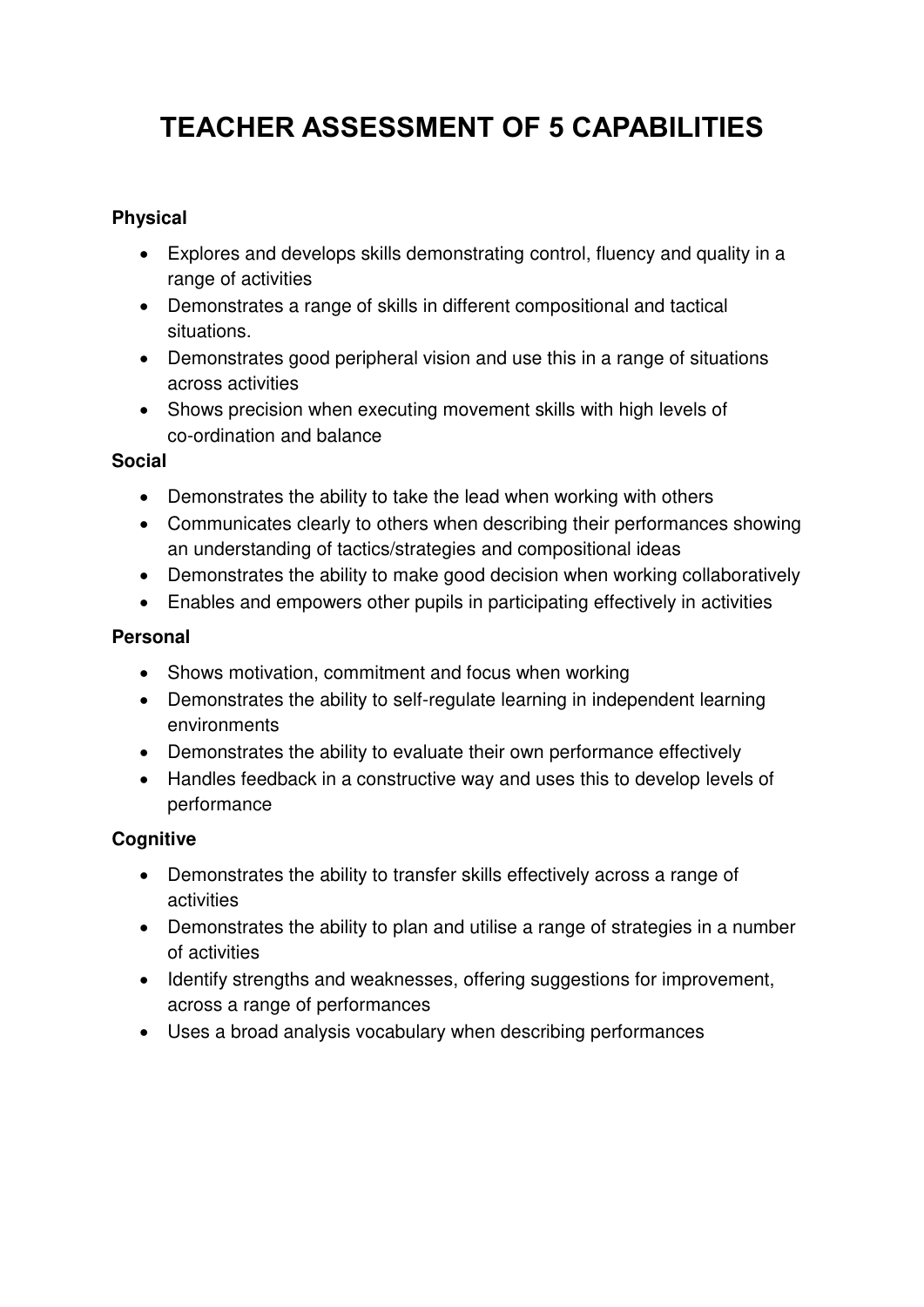This register will be officially recorded by the school and amended termly.

## **LEVEL 2 – Talented in Sport**

Students to complete a talent profiling sheet, detailing and demonstrating what sport(s) they currently do, their level and whether they compete at county level or above.

Those students identified will be placed at **Level 2** on an in-house register.



## **Level 3 – Talented in Sport Academy**

This will be a student application process. Students who have been identified on the level 2 register who are performing at 2 N/C levels above the national norm for their peers in at least 2 of the N/C key processes may apply. A contract will be involved (explained under selection process).

This register will be officially recorded by the school and amended termly.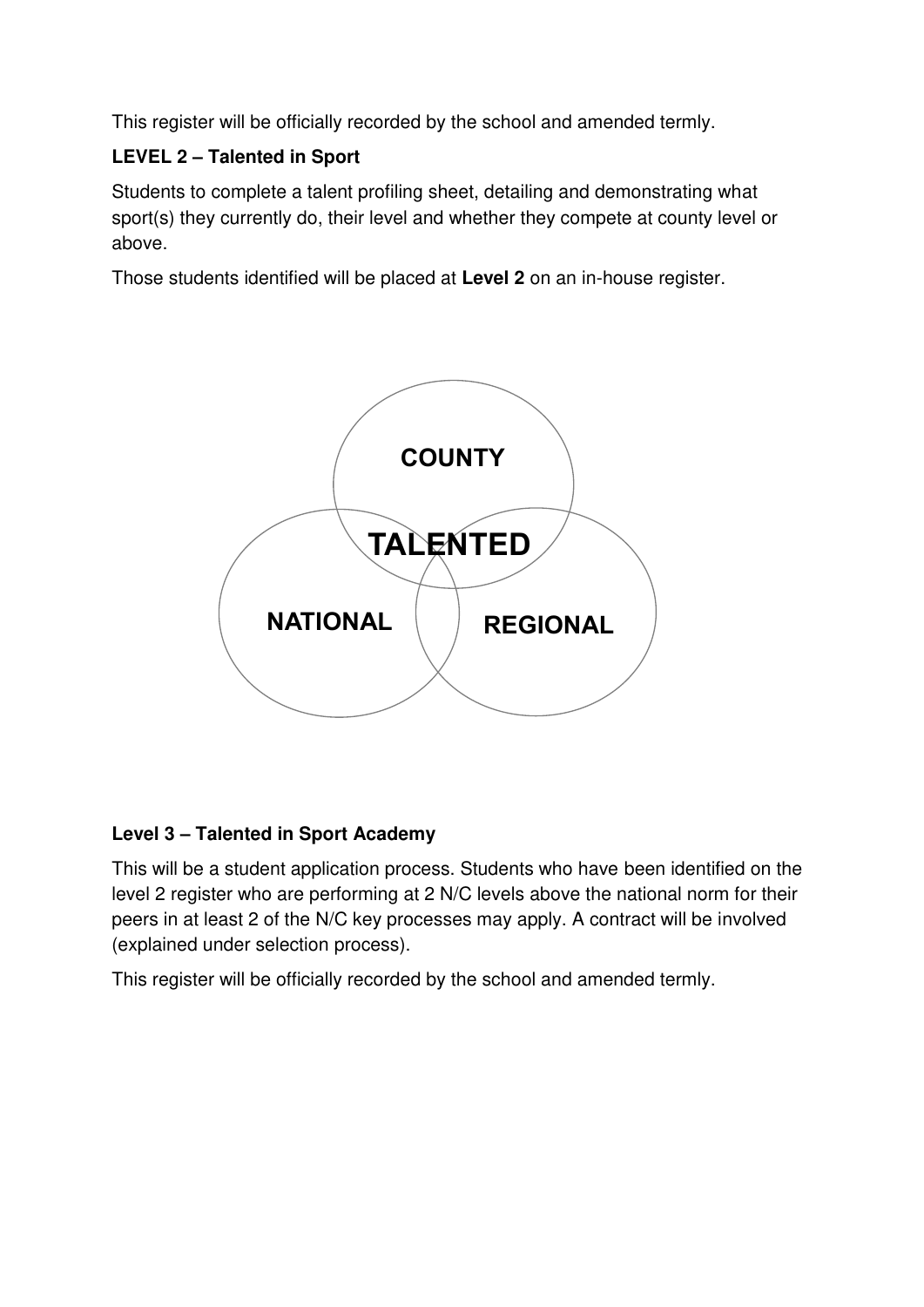## **IDENTIFICATION PROCESSES**

#### **Gifted in PE – Level 1**

'Gifted in PE' are those that demonstrate that they are highly able in three or more of the 5 capabilities. (Physical, Cognitive, Social, Personal, Creative) Identification derives from teacher assessment (in addition to self and peer assessment) from :

- KS2 information
- Year 7 Term 1 Unit 1 Scheme of Work (focusing on 3 of the 5 capabilities)
- Master classes at KS2 (we are currently starting G & T master class provision for Year 5/6 children).

Students on this register will be from Years 7 – 11 from May 2012.

#### **Talented in Sport – Level 2**

Students identified as Level 2 are those students who are competing for their County, Region or Country.

Identification derives from :

- KS2 Information
- Master Classes Gifted & Talented Primary
- PE staff at the beginning of each term
- Parents

#### **Talented in Sport – Level 3**

The twelve students identified as Level 3 are those students who are :

- On the Level 2 register
- Are performing 2 N/C levels above the national norm for their peers in 2 or more of the N/C key processes
- Apply to become a member of the academy understanding that it is a two-way process (ie they receive support but also give something back to the school)
- Successfully complete an interview process with the Gifted & Talented Co-ordinator(s).

#### **Provision for Gifted & Talented Students**

#### **Gifted in PE – Level 1**

Gifted students will be supported in the following ways :

- Encouraged to attend school extra-curricular activities
- Provided with links to outside clubs and agencies
- Encouraged to complete a SL-UK leadership award and become actively involved in leadership and volunteering.
- Invited to attend Early Bird G & T training in the fitness suite.